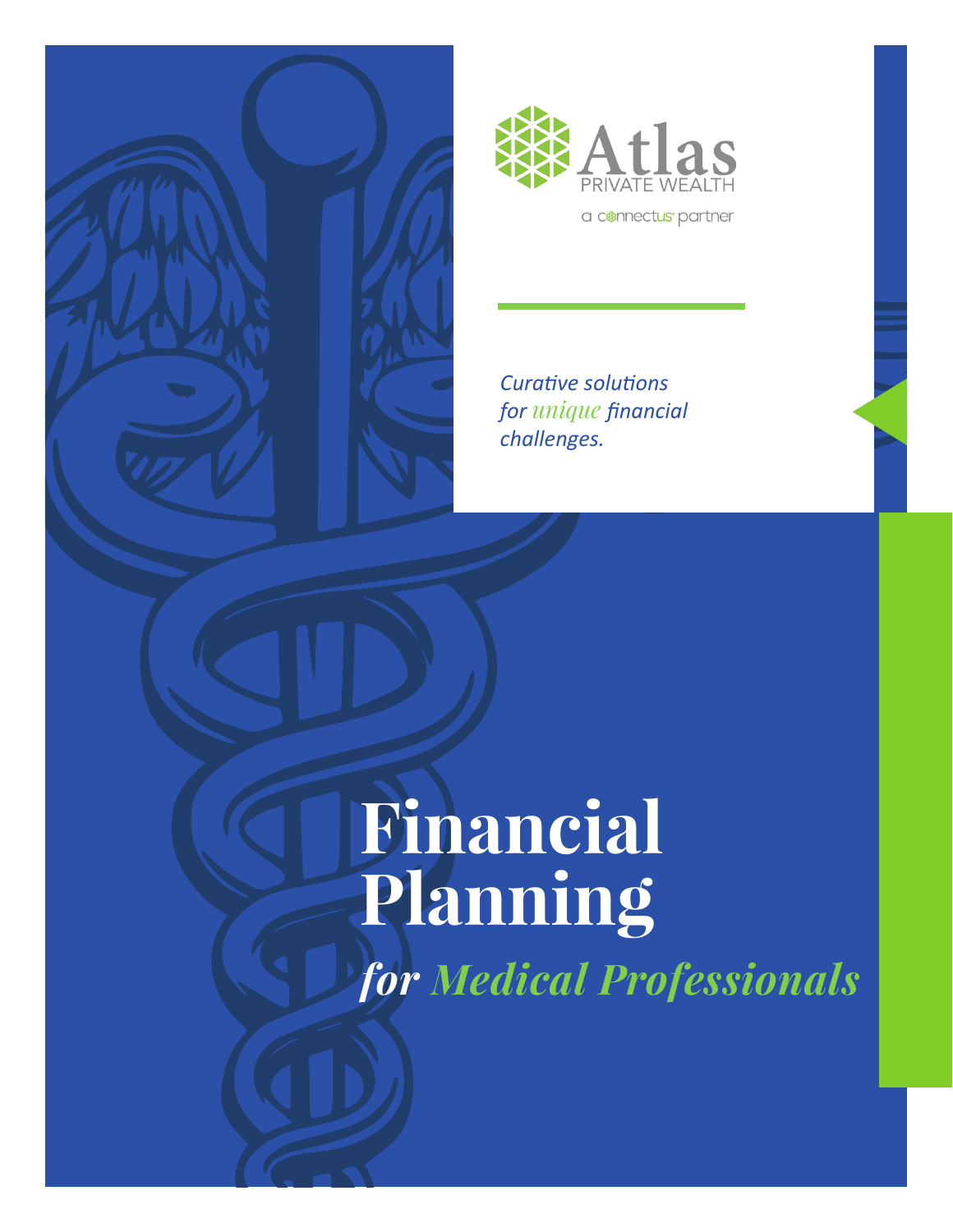

#### *Personalized* **Financial Planning Advice**

Physicians have complex financial needs. At Atlas Private Wealth Management, we seek to deliver financial advice that helps individuals find financial peace of mind at every step of their career. This means providing the information you need to know to make informed decisions. We build successful, long-term professional relationships through mutual trust, effective communication, and a shared commitment to the financial planning process.

# *Fiduciary* **obligation.**

Each phase of a career requires focusing on different financial planning disciplines:

**• The Grind Phase:** Residency and fellowship is a challenging point in your career—physically, mentally, and financially. Even though these will be your lowest earning years, there is much planning needed to get started on the right track. We tend to focus our planning in this stage around debt reduction, budgeting, and developing healthy saving and spending habits.

**• The Growth Phase:** The long hours and hard work are paying off as your practice grows. The focus now shifts to prioritizing the gozals that matter most—whether that means growing a family, saving for retirement, or anything else. We help you move toward these goals through income tax planning, investment strategies, and risk management.

**• The Giving Phase:** Your victory lap, retirement, presents the opportunity to do the things that make you feel most fulfilled. At this stage, you can now give back to the people and institutions that helped contribute to your successful career. While retirement looks different for everyone, we remain your partner through this phase, planning for retirement income from your investment portfolio.

We demonstrate our team approach at every step with student loan, tax, investment and estate planning specialists on staff to help guide you toward successful outcomes. Most importantly, we help keep physicians accountable and knowledgeable on their financial affairs throughout their careers.

## **Duty of** *care*

Atlas is an independent registered investment advisor and maintains a fiduciary responsibility to act always in our clients' best interest. This means our number one priority is meeting our clients' interests and needs. Further, we will disclose potential or actual conflicts of interest.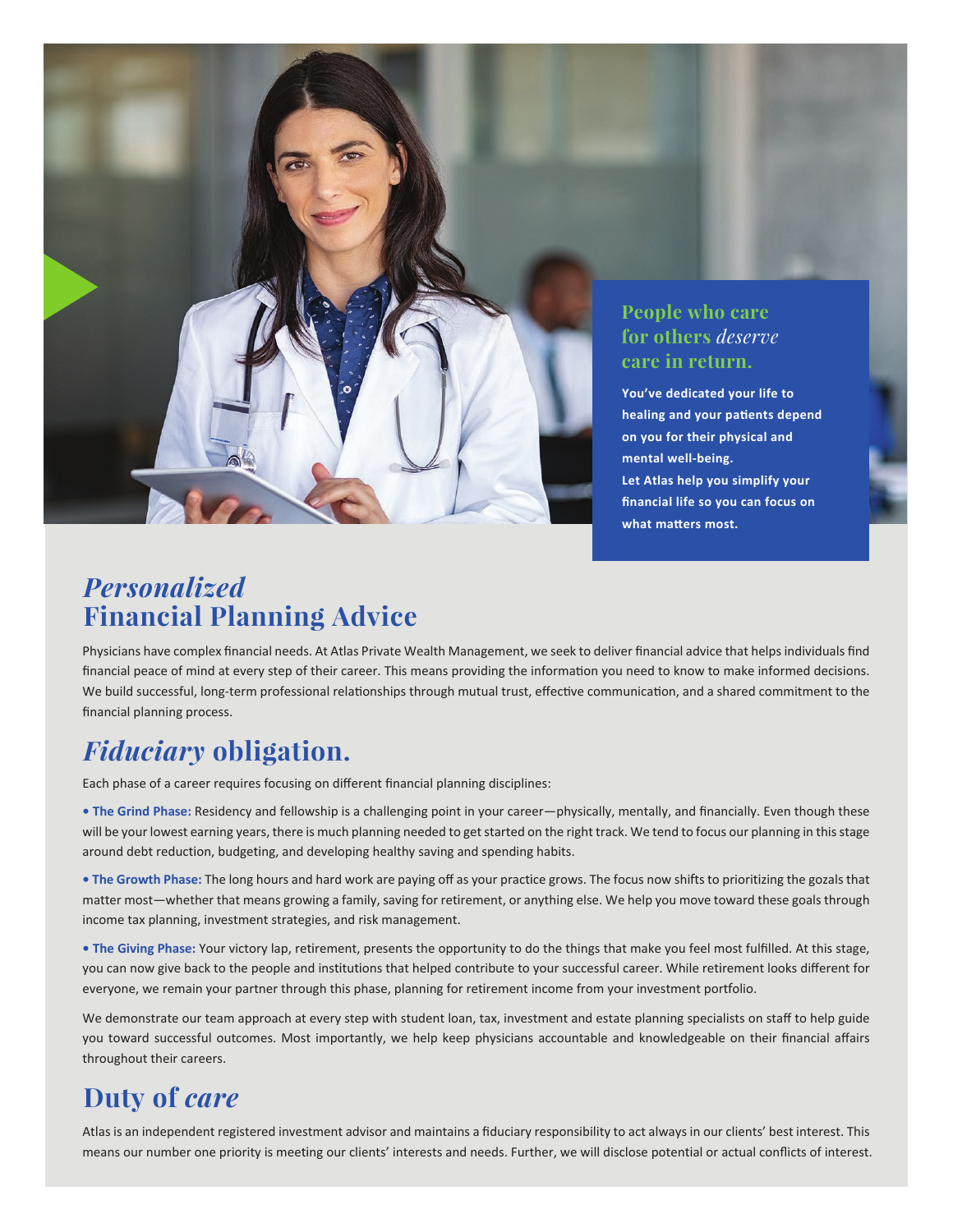#### **The process**  *what happens next?*

Our financial planning process begins with a data gathering metting to uncover the information we need to assess your *overall financial health.* This enables us to understand your goals and gain a deep understanding of your current needs.

Armed with this knowledge, our financial planning team gets to work examining your case. We analyze your current situation and build long-term projections. We arrive at a financial *diagnosis* given current needs and future goals. We then meet to review our analysis with you and *prescribe* recommendations. Our recommendations focus on the unique goals and topics most relevant to you and your family.

After each meeting, we provide motivation and resources to hold you accountable to check off everything on your to-do list.

We will have quarterly check-ins and you always have access to your financial planning team for any questions as they arise. Furthermore, each year we can engage in an *annual check-up* to ensure we continually tailor our recommendations to your evolving needs.

### **Meet** *Tim Hamilton*

Tim has had a unique view into the medical community since he was a child. Growing up in the Twin Cities, Tim was inspired by his mother who successfully juggled work-life balance (before it was really a thing) building a successful career as an orthopedic surgeon and growing a loving family.

Tim met his wife Emily while she was in medical school. He has been along for the journey, from beginning her career in Upstate New York to becoming an attending plastic surgeon at a hospital in New Jersey. Along the way, Tim has gained a deep understanding of the challenges faced by residents and sacrifices made while working long hours and paying back student loans. This process has also helped him understand the unique changes and challenges associated with the transition from residency to growing a medical practice, family, and wealth under a relatively compressed timeline. Through this experience, Tim observed the lack of financial solutions available to early career physicians, when it is imperative to build a strong foundation for future success. Recognizing this void, he felt driven to develop his practice around serving physicians in all stages of their career.

As a Senior Vice President and Wealth Management Advisor at Atlas, Tim helps guide individuals and families to financial success through each phase of their careers and eventually throughout retirement. Tim is also a member of Atlas' Investment Committee and participates in analyzing the investments used in our customized portfolios. Over his career, he has earned several designations, including becoming a CERTIFIED FINANCIAL PLANNER™ professional and most recently becoming a Certified Student Loan Professional®.

He is presently an active member of the financial planning community of New York. He works with the New York City Chapter of the Society of Financial Service Professionals (FSP), the Metro New York Chapter of the Financial Planning Association (FPA), and the National Association of Personal Financial Advisors (NAPFA). Additionally, Tim engages in pro-bono financial planning activities through the FPA and community coalitions to help low-income families build financial strategies. In his free time, he enjoys playing hockey, finding new music, and traveling with Emily.

Prior to joining Atlas in 2015, he worked for seven years at an investment management firm based in Western New York in operational, trading, planning, and client management roles. Tim graduated from the University of Rochester where he obtained a Bachelor of Arts in Economics and a certificate in Finance & Accounting from the Simon School of Business. While in college, Tim played football for the University of Rochester Yellowjackets.

Certified Financial Planner Board of Standards Inc. owns the certification marks CERTIFIED FINANCIAL PLANNER™ and CFP® in the United States.

The CERTIFIED STUDENT LOAN PROFESSIONAL™, CSLP® and federally registered CSLP (with certificate design) marks (collectively, the "CSLP® marks") are professional certification marks granted in the United States by Certified Board of Standards, Inc. ("CSLA Board").

| <b>The Grind Phase</b>            |
|-----------------------------------|
| <b>Spending</b>                   |
| <b>Debt Reduction</b>             |
| <b>Insurance Assessment</b>       |
| <b>The Growth Phase</b>           |
| <b>Income Tax Strategies</b>      |
| <b>Investment Allocation</b>      |
| <b>Employer Benefits Review</b>   |
| <b>Education Funding</b>          |
| <b>Retirement Planning</b>        |
| <b>The Giving Phase</b>           |
| <b>Estate Planning</b>            |
| <b>Charitable Giving</b>          |
| <b>Retirement Income Planning</b> |
| <b>Legacy Planning</b>            |
|                                   |

Investments & Wealth Institute™ (The Institute) is the owner of the certification marks "CIMA," and "Certified Investment Management Analyst." Use of CIMA, and/or Certified Investment Management Analyst signifies that the